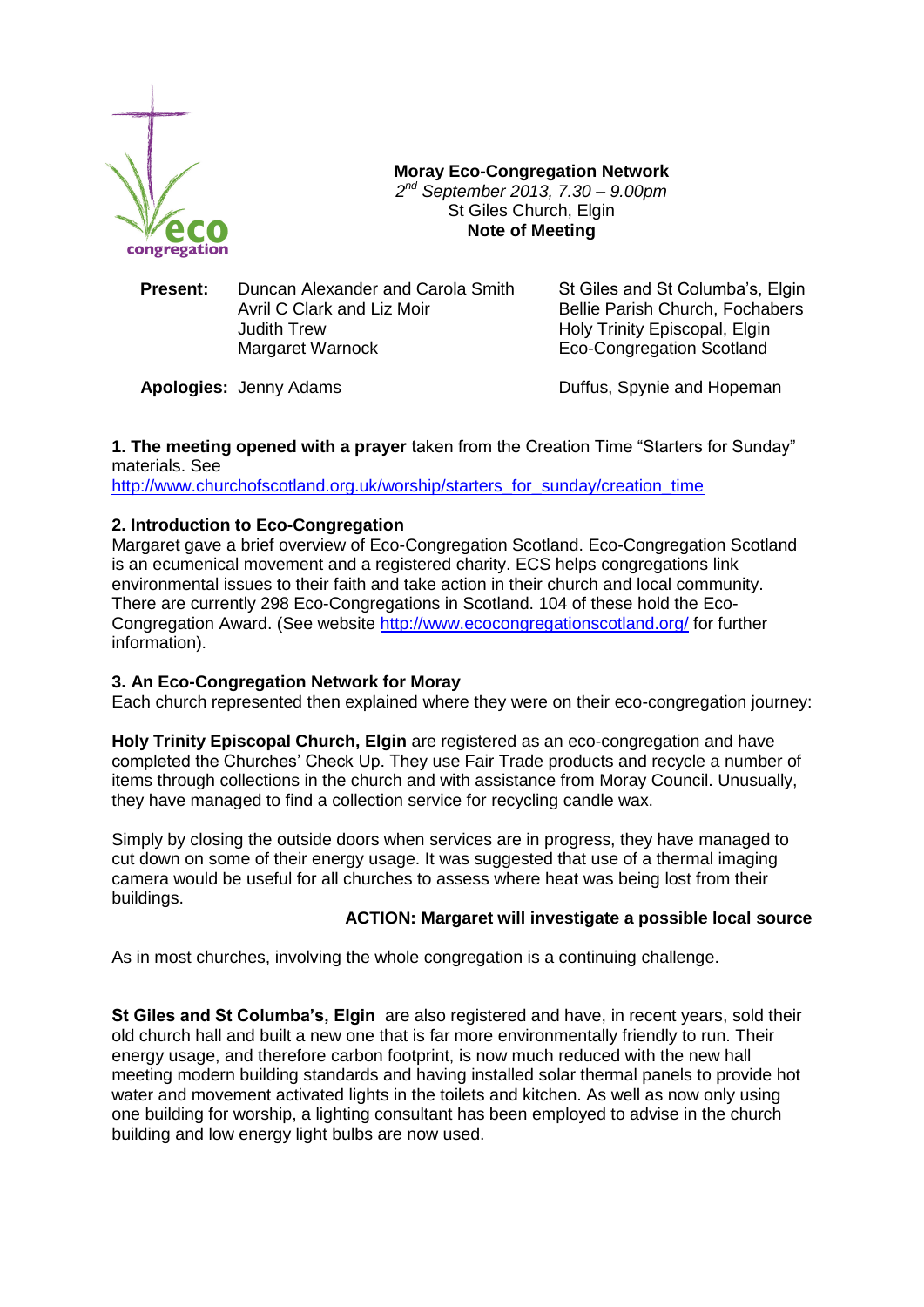Two bird tables have also been recently constructed and put up in the gardens, old wood has been left on site to provide habitat and the Guild also raised money for planting. Recycled paper has been sourced for the covers of the church magazine and Fair Trade products are also used in the church.

The Sunday School have explored a theme on creation and, sometime ago, a Bible Study looking at caring for creation was used in the church, although the group was poorly attended. They have recently inducted a new minister and this is maybe an opportunity to again raise the eco-congregation profile in the congregation

**Bellie Parish Church, Fochabers** registered about a year ago but have already done a lot of work. Their eco team is part of the church's Mission and Discipleship group. To highlight creation care work to the congregation they held an "Eco Awareness Day" with a variety of stalls, including Burn of Fochabers Trust and Moray Community Food. They also had a knitters using recycled wool, the quilting group making "bags for life" to order and served Fair Trade teas and coffees.

They have a recycling corner in the church with collections of old specs (which go to Specsavers and eventually Vision Aid see [\(http://www.specsavers.co.uk/news-and](http://www.specsavers.co.uk/news-and-information/vision-aid-overseas)[information/vision-aid-overseas\)](http://www.specsavers.co.uk/news-and-information/vision-aid-overseas), computer cartridges, mobile phones and textiles for Rag Bag (see [http://www.rag-bag.co.uk/\)](http://www.rag-bag.co.uk/). They have tried to reduce paper use by encouraging the emailing of the church magazine.

They have looked in to installing solar panels but, at present, any money raised needs to go into restoring the spire.

The church has an "Eco suggestion box" so that all members of the congregation can contribute their ideas and is also organising an art competition with a local primary school in October this year with the subject of, "How do we care for God's Creation?".

### **It was agreed that:**

- the network should cover the Moray Council local authority area
- a programme of meetings would be put together to give those interested the opportunity to get together, exchange information and invite speakers on relevant topics.
- in order to share that the load around network members, each participating congregation would hope to offer host a meeting and take notes to share information with those unable to attend
- three meetings in the year should make up the 2014 programme with dates set for: **10th March**
	- **3 rd June**

## **8 th September**

- the Rev Trevor Jamison (Environmental Chaplain for ECS) would be invited to speak at the March meeting with further topics and venues to be decided at that meeting. NB the Rev Jenny Adams from Duffus, Spynie and Hopeman Churches (who was unable to be at this meeting) is happy to host a future meeting. Jenny also suggested solar power - for churches and/or manses - what is involved, subsidies, ownership, risks etc. and possibly wildlife (in particular bats!) as topics for meetings.
- members would like to keep in touch via email to exchange news of what they have done, or are planning to do and to share ideas and suggestions. All present agreed to share email addresses.
- information about eco events in individual churches could be publicised through the network and shared on the network web page, which will be set up on the Eco-